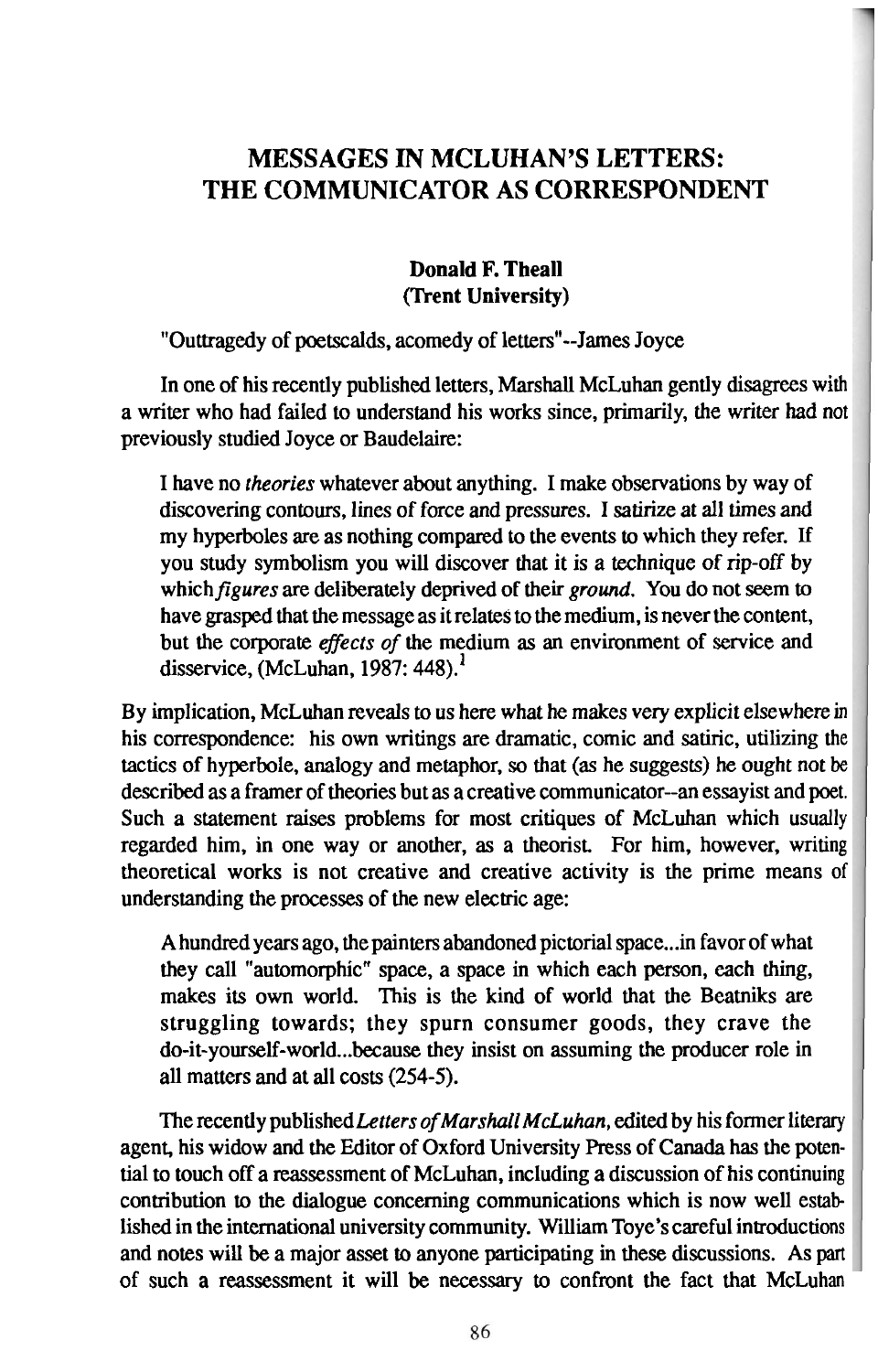considered the writing of satire to be the most appropriate means of elucidating the social, cultural and psychological aspects of human communication and communications technology. Many other specific issues should also be addressed, such as his criticisms of Harold Innis' writings on the history of communication and technology and his relationships with structuralist and post-modemist writers interested in communication and the arts.

Anumber of these letters discuss Innis' writings, including one written in 1971 to Claude Bissell, then President of the University of Toronto, announcing what he calls the biggest discovery of his life--the discovery that Innis, and of course until then Mc-Luhan as well, had not realized that

Pens and swords and ships and sealing wax which actuate human potential, creating specific new patterns of energy and form of action--these along with all technologies whatever...were written off. That is the Greeks and their followers to the present time have never seen fit to study the entelechies generated by the human arts (429).

He suggests that this happened because: "only natural and living forms are classified as hylo-morphic" so that in considering the life of forms expressed by Aristotle in the terms energia (act) and entelechia (perfection) the human arts are by definition excluded. In this typical hyperbole McLuhan does, however, suggest how in the history of Western thought, the natural and living forms are privileged in opposition to the products of the human arts. Without pursuing the complicated discussion that would be required to cope with the technical and historical problems posed by these statements, they do demonstrate the extremely high value which McLuhan placed on the relationship between art and techne in the shaping of human society. Accordingly, Innis' work is deficient in two ways: first, for having missed the importance of the relative downgrading of technology in the history of forms of human culture; second, in his general ignorance of the arts, for as McLuhan clarifies in another letter:

Harold Innis (incidentally, he was baptized Herald Innis very prophetically by a mother who was devoted to the Family Herald!) had no training whatever in the arts, and this was his gross defect, (448).

McLuhan contrasts this with his own "surrealist" canvasses, observing that: "As you will find in my literary essays. I can write the ordinary kind of rationalistic prose any time I choose to do so," (448). Such a conscious counterpointing of his work with Innis' does not appear in his previously published writings and this necessitates reconsideration of his position. For example, in such a reassessment, one might re-examine James Carey's aphoristic summation of how the development of Canadian Communication theory ought to have taken place:

Despite the simplification, it is possible to describe Canadian communication theory by an arc running from Harold Innis to Marshall McLuhan. 'It would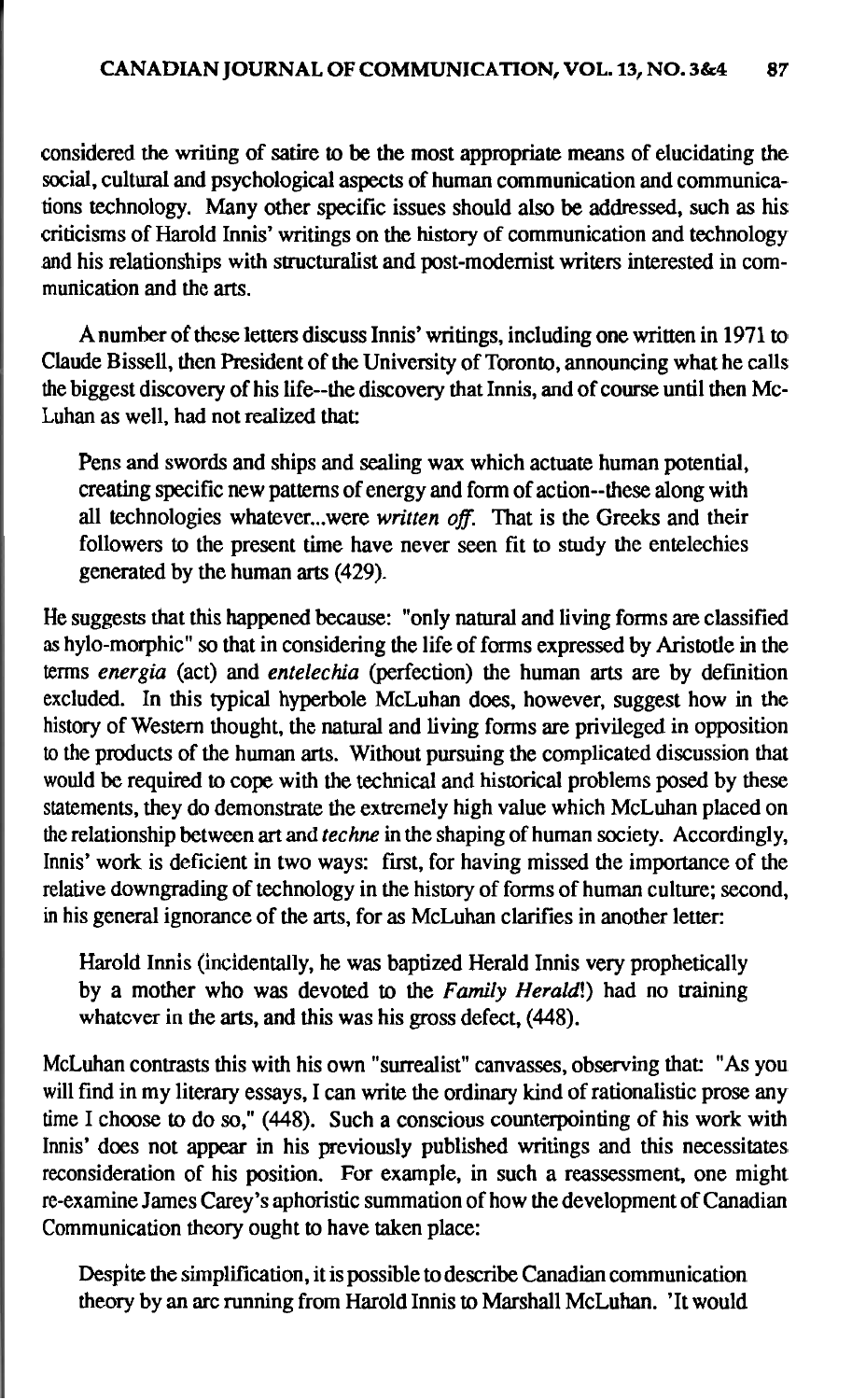be more impressive', as Oscar Wilde said staring up **at** Niagara Falls, 'if it ran the other way' (Carey, 1975: 27).

While McLuhan's letters do not achieve the miracle that Carey or Wilde were looking for, they clearly make a claim for a revaluation of McLuhan that may transform his work into the **type** of advance and extension of Innis' which Carey wishes it had been. If McLuhan's claims to his correspondents are correct, his approach would ultimately reveal more facets of the actual situation of human communication in the electro-technical era than Innis. Furthermore, he would also regard that era far more critically that Innis had

Other issues not encountered in McLuhan's previously published writings also appear in these letters. For example, he wrote to the Editor of the Toronto Star in 1978, when Robert Fulford described Roland Barthes as France's Marshall McLuhan, saying that "the article was very flattering: he placed me in the company of Roland Barthes who once asked me to collaborate with him on a book" (539). By then the subject of Barthes and McLuhan was quite topical and had been the subject of a seminar series at the Université de Bordeaux in the Fall of  $1975<sup>2</sup>$ . Prior to that it had been a continuing theme in seminars in Montreal where the bicultural development of communication studies made it a natural topic for discussion. McLuhan suggests the difference is that Barthes studies patterns as a phenomenologist, while he prefers **"to** study pattern minus the theory." The striking similarities in interests and evolution of their work is, however, worth examining. Both men begin by considering objects and events of popular culture: ads, products, spectacles, newspapers, magazines, fashions and the like. Both wrote about the history of rhetoric and allied disciplines. Both were literary critics and both were intrigued by the new interest in communications. Both were essayists and admirers of the tradition of Montaigne and Pascal; both were literary critics and prose poets. Later in their careers each of them turned to reflecting on himself and his activities as myth. Barthes was a structuralist with a left wing political orientation; McLuhan was a Catholic with a right wing political orientation. While **Bar**thes was attracted to structuralism, McLuhan was fascinated by systems theory.

Although the writings of Jacques Derrida are not mentioned in his correspondence, the Letters also provide grounds for a comparison with Derrida. Even though Demda appears not to have taken serious note of McLuhan's work, since he mentions him only one time in his various books and essays, there are a surprising number of similar themes, (Derrida, 1982: 329). These are the very themes which McLuhan reiterates again and again in the Letters: the fundamental opposition between speech and writing but also such associated themes as logocentrism, writing, phonetic transcription, dissemination, plurivocity, synaesthesia, and a mutual fascination with the writings of **Mallarm6** and Joyce to mention only a few (See Fekete, 1982). These comparisons with post-modemists will form an important aspect of any revaluation of McLuhan or any critique of the introduction of structuralist and post-structuralist theory into current discussions of communication theory.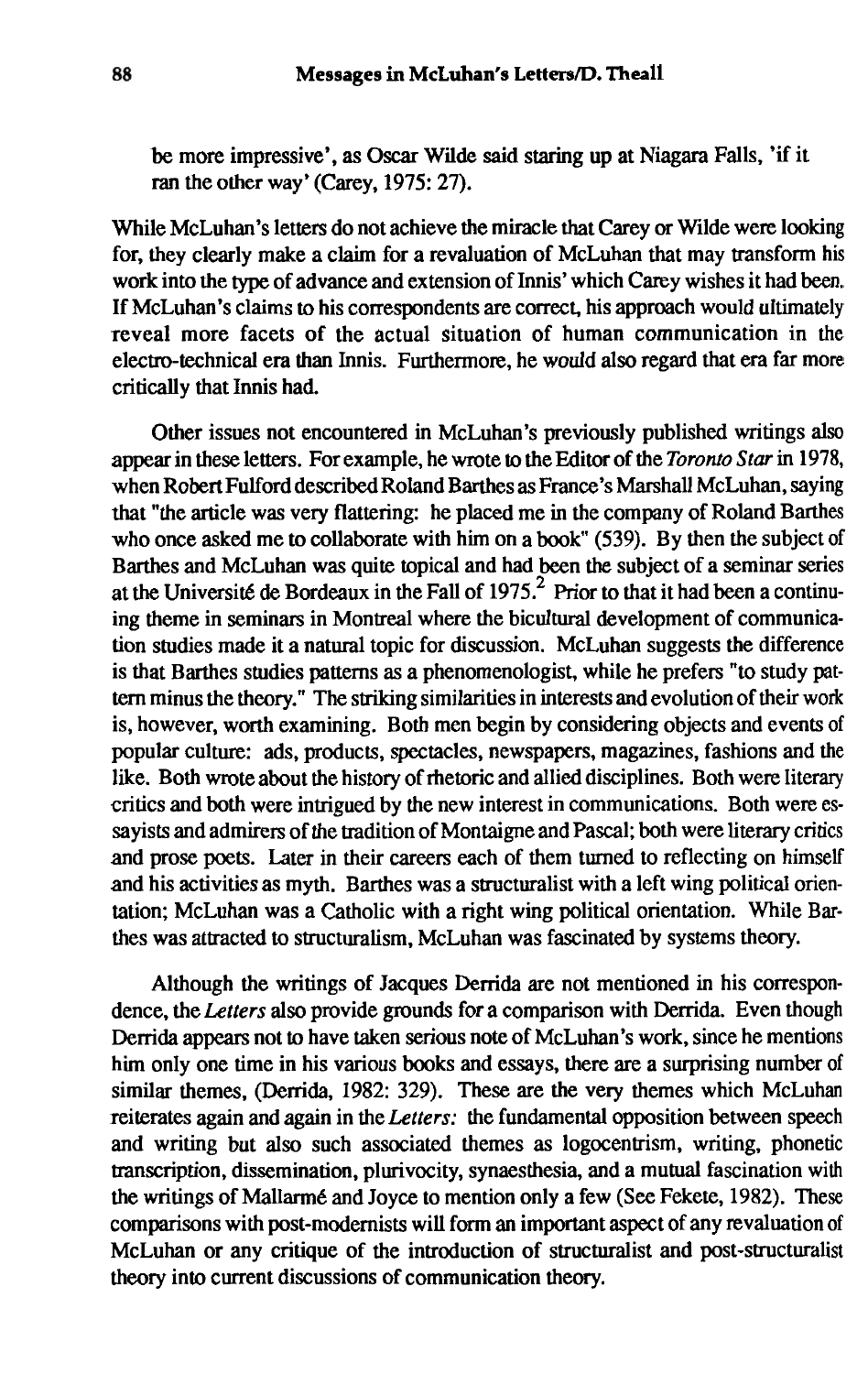One important question is why did these parallel interests evolve in Canada and France (without any consciousness on the part of thinkers in either country about the interests of the other) much earlier than in the United States or England? McLuhan, following Innis, would probably suggest that it had to do with the distinctness of vision provided by being from a marginal culture, for McLuhan says: "Today with electronics we have discovered that we live in a global village, and the job is to create a global city, as center for the village margins. With electronics any marginal area **can**  become center; and marginal experiences **can** be had any center," (278). Since in an electronic society, the margins can become the center, it was clear to McLuhan, writing in the 50s in the relatively village-like atmosphere of Toronto, that he should naturally be able to understand the changing patterns of American society more readily than those directly involved in the process. McLuhan regarded this as similar to the way that thirty years earlier the achievement of getting English poetry into the mainline European intellectual currents could not be done by the English, but could by Yeats and Joyce (two Irishmen) and by Pound and Elliot (two Americans)--from countries then at the margins of the British Empire and Europe.

Canada, as we have heard often enough from McLuhan, then provided a DEW line (an early warning system) for the States, intellectually as well as militarily. In his Letters we see a McLuhan so dedicated to the DEW line concept that he writes to Ann Landers trying to sell her on a subscription to the executive suite platinum card publication which he created, the monthly McLuan Dew-Line Newsletter. In the 1969 letter he tells her of the inclusion of a bonus in the most recent issue--a new deck of playing cards for playing management games! He describes it as working by triggering off creative thought through startling associations, for he tells her "On each card there is an outrageous aphorism such as "Thanks for the 'mammaries'." and the directive is "Relate this aphorism to your top hang-up" (393). But he also lectures "Dear Ann" on her privileged position to "make a creative contribution in this troubled area of identity image," once again assuming the role of a prophet crying out from the margins his warnings to those at the center.

Nevertheless, it is not on the issue of his playing with or playing up to the great names of his generation--Pierre Trudeau, Hubert Humphrey, Jimmy Carter, William Jovanovich, Ashley Montagu, Jacques Maritain, Ezra Pound, Wyndham Lewis, John Wain (the English novelist), John Cage and many others-that the Letters will lead to a valuable re-evaluation of McLuhan's contribution. While the editors have successfully selected a galaxy of media stars to make the volume attractive to a larger audience, the Letters reveal a perpetually curious, rather perverse, yet dedicated intellectual confronting the collective socio-political phenomena of his time. Further, it is the conversational frankness of the Letters, which complement his writings, that underline just how far McLuhan's objective analyses of the age of communication were developed to protect a set of biases which were conservational as well as conservative.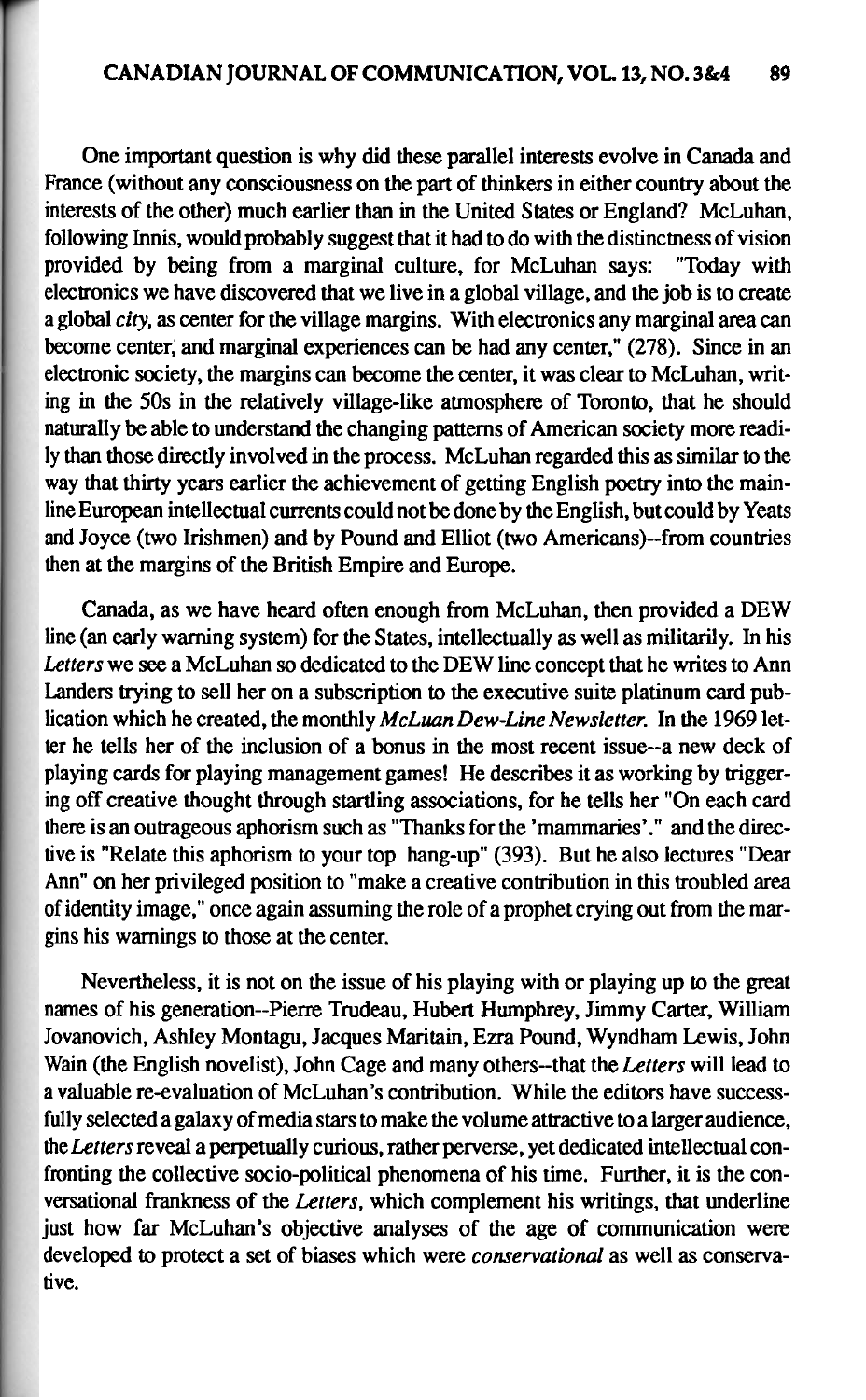Rightfully, McLuhan can now be called "the last Victorian," for these messages to family, friends and colleagues clearly document his lifelong commitment to being a later Twentieth century man of letters, a contemporary equivalent of his youthful hero, G. K. Chesterton. He repeatedly suggests his bias is for print; his preferences, for the life of Oxford and Cambridge between the two wars; his motivation, the dislike of the new tribal world and its corporate actitivites. Unabashedly, he further documents Arther Kroker's (Kroker, 1984) and my claim (Theall, 1971) concerning the importance of his Catholicism by suggesting that his thought was metaphysical, that he was primarily a Thomist (though hardly one accepted by Thomist orthodoxy) and that, in spite of the stupidities of its bureaucracy, one can only live reasonably within the Catholic Church whose spiritual mission is triumphant. Consequently he expresses in his correspondence moral views which may appear contradictory when related to his writings: his condemnation of abortion, pornography and of frank, illustrated texts on sexual education for young children. From the outset of his career he was critical of **Marx** and Marxism, considering them as largely irrelevant to serious thought. Many Canadians and some Americans will also be disappointed by his casual dismissal of opposition to free trade as a relevant issue.

This aspect of his Letters hardly presents the ultra-modem, futuristic, left-wing idol who dominated the media for nearly a decade as the prophet of the communication society. But the Letters also underline a schizophrenia which is central to understanding why McLuhan achieved what he did and made some of the most central contributions to dialogue concerning communication in our time. Balancing his Thomism is McLuhan's continuing use of Joyce's work, even though early in his career he had concluded that Joyce's work was demonic, for he says of the last page of **Fin**negans *Wake* and the opening of Ulysses: "the whole thing is an intellectural Black Mass .... As he (Joyce) reads it (Ulysses) ... it is horrible. Casual, eerie. Speaking of Existenz and the hatred of language--what about Finnegan" (183)? He tells a former student and colleague, Father Walter Ong, that the church has it all wrong with respect to Nietzsche:

"God is dead (Nietzsche) equals: God has abandoned the work of **grace** in creation? Prelude to incarnation **as** understood in pagan cults? At least, so I hear from the inside boys. Catholic view of Neech [sic!] would seem to be a bit off the beam there" (234).

The whole of his achievement--in fact, his interest in communication--he attributes to Baudelaire, Mallarmé, Valéry and other French Symbolists, but even more particularly to their English modernist and post-modernist successors, **Yeats,** Pound, Eliot and Joyce. In what could only be an indictment of many students of communication who have turned to McLuhan, he wrote in 1974 that: "Nobody could pretend serious interest in my work who is not completely familiar with all of the works of James Joyce and the French Symbolists" (505).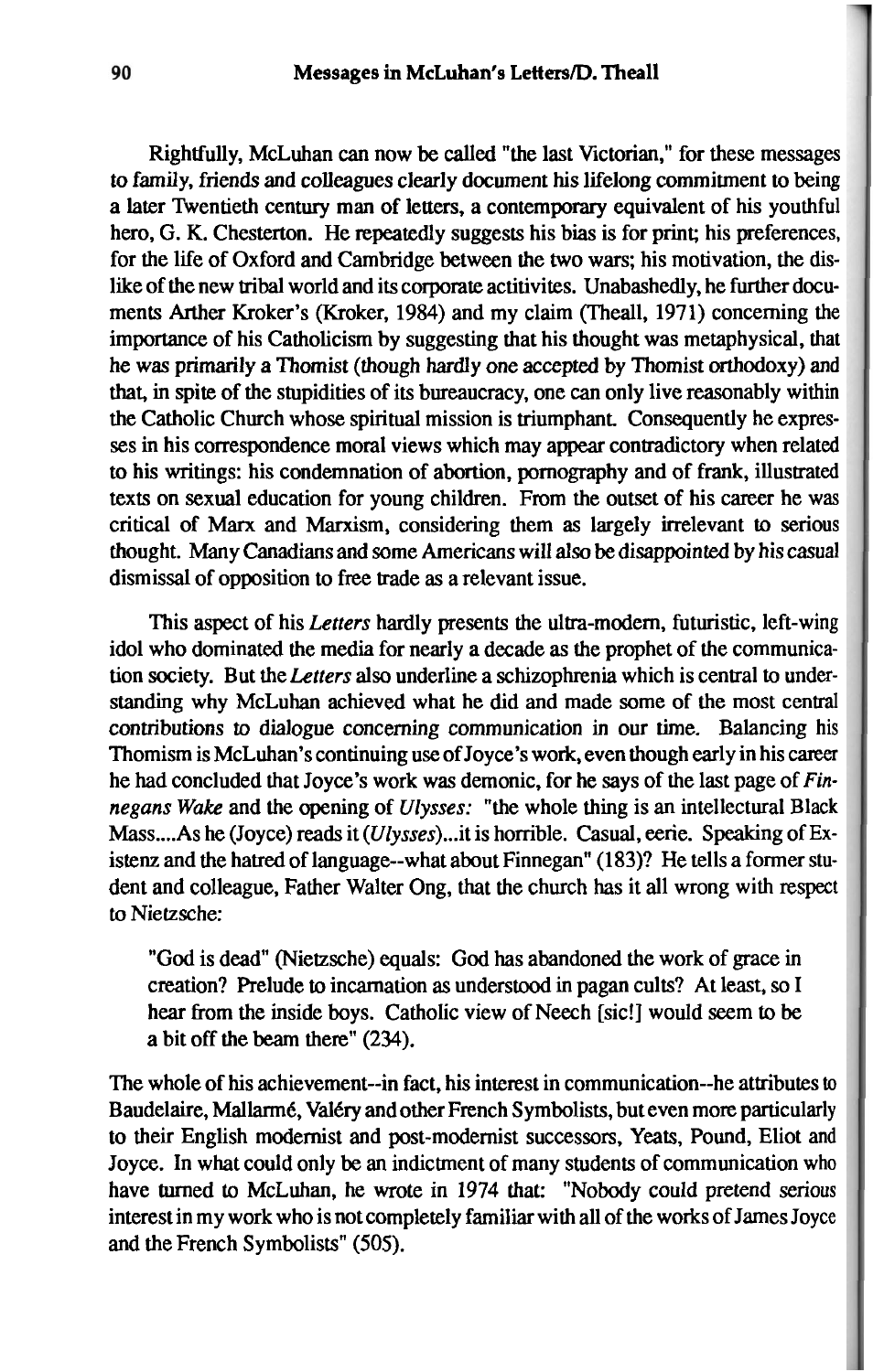Symbolists, modernists, Nietzsche, the avant-garde, diabolists--these provide counterweight to McLuhan's love of print, his literary humanism, and his Thomism, Intellecturally, McLuhan inhabits the world of Walter Benjamin and Roland Barthes: emotionally, he seeks refuge in the comfort of the traditional academy, in personal romanticism, in a pietistic Catholicism and a romantic reconstruction of medieval universalism. The resulting tension and paradoxes between faith (emotionally based) and knowledge (intellectually based) reflects a prime modern dilemma, whatever the emotional or intellectual poles may be. McLuhan is himself representative of "the crucifixion of intellectural man" (See Havelock, 1950) which permeates the philosophy and literature of the Twentieth Century. Yet from this tension, often nearing the edge of schizoid dimensions, there arise penetrating elucidations of what he considers to be modernity's prime concern: communication.

To understand what he contributes to such a discussion it is necessary to confront a problem which it appears communication studies has found nearly impossible to confront: the role of the arts and the artists in furthering understanding of communication. For the major, thought by no means exclusive, influences on McLuhan's work are literary. This ought not to be surprising since many other very important contributors to discussions concerning communication either have been writers or have been strongly influenced by literature: the post-modern French (Barthes, Derrida, Lévi-Strauss), a British Marxist (Raymond Williams), the great Irish and American writers of the early contemporary period (Yeats, Joyce, Pound and Eliot) and Proust.<sup>3</sup> For McLuhan as his Letters reiterate, literature, especially poetry is essential for understanding the modern world. The other arts--film, the visual arts, sculpture and dance--are also very important, but they clearly occupy a secondary role compared to that of the poet. He relates the creative processes of poetry and other arts to the creative act as he understands it to be described in Thomistic philosophy.

If, as McLuhan claims, he is a Thomist (though of a somewhat hermetic and neo-Platonic nature), his own theory of communication, which he attributes to St. Thomas, can be summed up in the word, "participation" (460). He sees modern art as "being in the business" of "direct participation in experience," and, therefore, as no longer being the "communication of thoughts and feelings." In the Twentieth Century the "high arts" share with the press and advertising a "tendency toward participation in a process rather than apprehension of concepts" (221). Participation occurs through interaction, so that McLuhan is speaking of a communicative action, similar to Kenneth Burke's concept of symbolic action (Burke, 1968) in which all of the participants are co-creators. Such a bias towards participation, by which McLuhan characterizes modernity, is the basis of the drama of human communication. For McLuhan associates this communicative action with the activity of making sense, which he associates with the Thomistic conception of the agent intellect. "Knowing is making," he asserts and for him the poetic activity is every bit as rational as other forms of communication. This he claims concerns the process of recognition and re-cognition. retracing and thus remaking the product of the labyrinthine human consciousness. His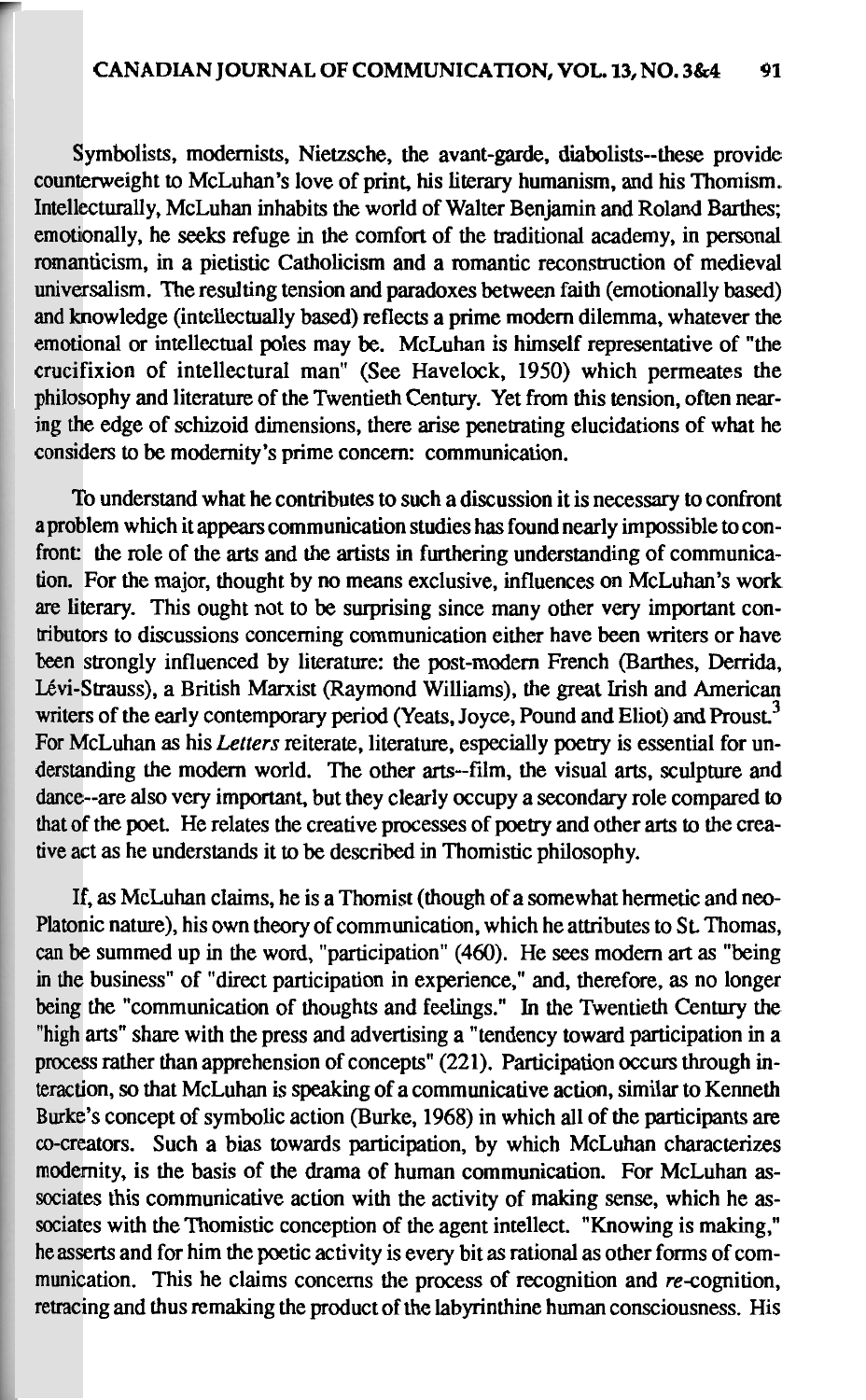view of communication as a shared process of human making--of producing and reproducing cultural work (one of the leading forms being convenation)--recognizes the collective aspect of social communication.

McLuhan again and again stresses that he is reading the collective unconscious of the drama of society, even though he uses other signs to symbolize this. Gregory Bateson's writings (which McLuhan certainly read) prepare us to understand this position, since Bateson has argued how the most important aspects of what we ought to consider the unconscious are only revealed by turning Freud upside down (Bateson, 1972: 135-6). When McLuhan again and again refers to Joyce's "His producers are they not his consumers?" (252-3), he is asserting that only through reading the social text produced by the participants in society can the poet or any artist produce his or her own text. For its producers, that social text is primarily unconscious. The artist transforms it by making sense of the producers' work which they then consume, literally devour. About this, McLuhan says in a letter to the Canadian poet, Wilfred Watson, his collaborator in writing From Cliché to Archetype:

Redoing old things. Remember the phrase in the mass? Mirabiliter condidisti Mirabilous reformasti [Miraculously founded/Still more miraculously re-formed] It is the difference between matching and making, between spectatorship and total dramatic participation. Through the drama of the mouth, we participate daily in the total re-creation of the world as a process (347).

For McLuhan, conversation or speech constitutes the ideal mode of communication. Music, he argues, is always based on some mode of speech so that there are substantial ethnic differences within the production of music. To Wyndham Lewis in 1955 he wrote, "I find myself somewhat lacking in pride of authorship. I prefer conversation" (248). The "drama of the mouth" strongly suggests the communion-like nature of the dramatic dialogue of communicative interaction.

In his stress on communicative interaction, as in the valuation he places on creativity and participation, McLuhan's work is not deterministic. In fact, his stress on the importance of conversation as interactive and participatory is contrary to a deterministic position. In the final analysis McLuhan cannot properly be called a determinist although he is susceptible of the charge of utilizing a pseudo-deterministic terminology as the swface for his satiric constructions. *All* the modes of technological reproduction and distribution (which McLuhan calls "media") are discussed in one or another of his letters. The various remarks concerning TV are typical. In what would seem paradoxical, in view of the "deterministic" orientation of his surface, **Mc-**Luhan does not argue that TV achieves its effects exclusively through a technically realized system of projection and distributon. He also believes TV to have a "metaphysical" form which, while including its technological aspects, arises from the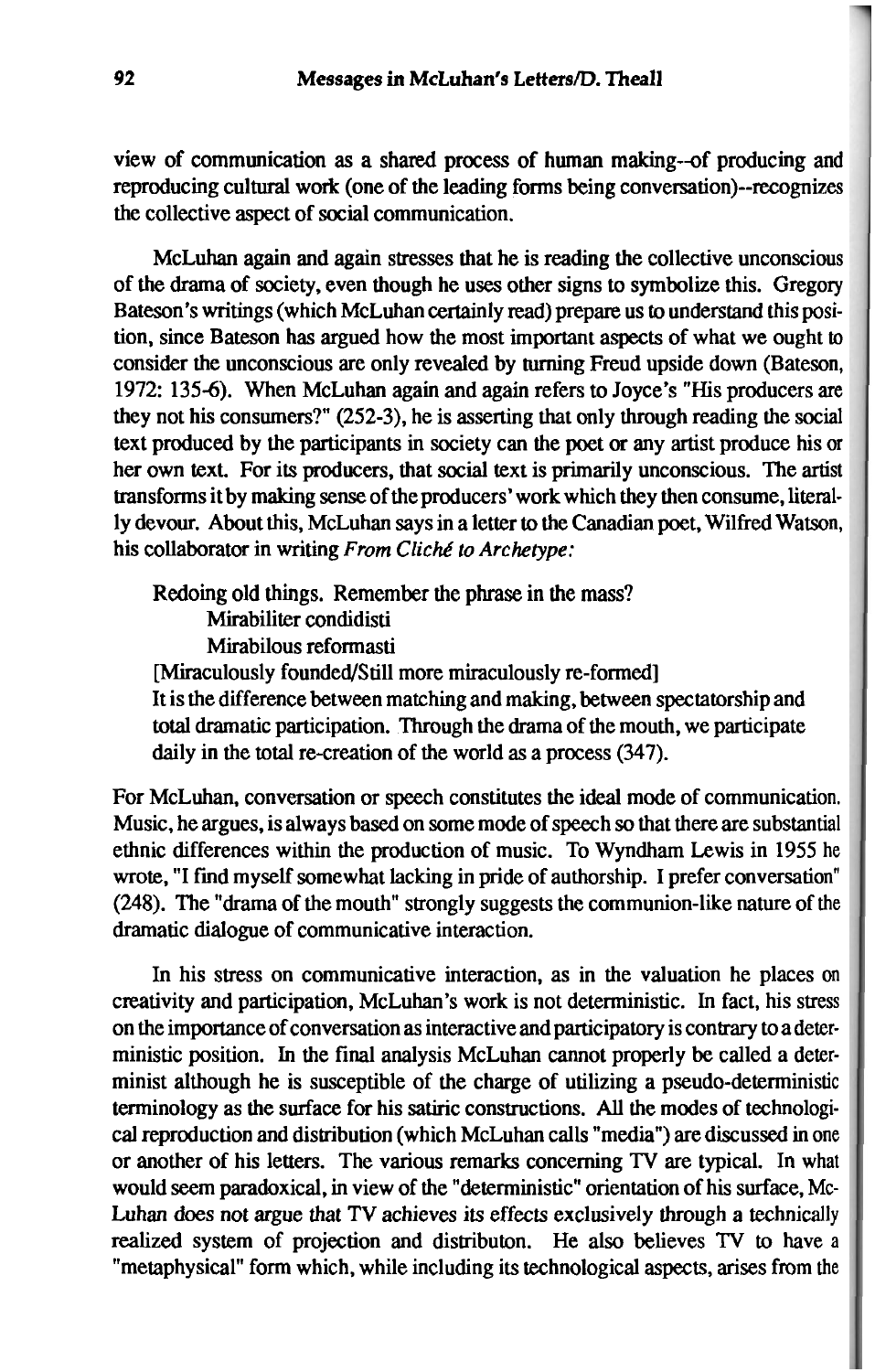way in which TV functions as a social institution both in terms of its socio-economic practice and of its particular use of signifiers which is a result of the biases implicit in the nature of this particular medium.

Reading through the letters brings attention to all of the varied ways McLuhan approaches television and how many of them are not related specifically to hardware. Naturally, he takes notice of the effects of the technology. In 1952 he wrote to Ezra Pound noting that the radio and telephone were the mechanization of speed, while cinema and  $\overline{TV}$  were characterized by the mechanization of total human gesture (232). While this division does not specifically distinguish Television from Cinema, it is implicit that only television as a medium of transmission combines the mechanization of speed with that of total human gesture. When he speaks of the "intensely dramatic character of this image," (286-7) and that people are introverted (i.e., driven inward) by the screen, (270) McLuhan extends his analysis to social aspects of TV as well. The image is more dramatic and more "introverted" because of the social situtations in which TV is experienced--in the home, or in small groups and in a setting where members of the audience are potentially visible to one another (not in darkness). TV is "very, very polluting," (177) in need of ecological control, (534) and it contains within its form a paradoxically hot and aggressive reflection of its social reality, advertising (177). The intimacy, the manipulation, the persuasiveness are partly implicit in the technology which responds to a world which is sensuously responsive as reflected, for example, in its slang which McLuhan described to the editor of  $U.S.$ Catholic as "the tactile, haptic, proprioceptive, and acoustic spaces" of the slang of the TV age (385). That the sensuously responsive generation of the 60's shaped by this electric age of television agreed in their attitudes and actions with such an analysis is apparent both through their commitment to the romance of the "hippie" and to the social criticisms implicit in student radicalism. That they also agreed in their ways of thinking is only too clear from their uncritically embracing both McLuhan and Marcuse as hero figures in the later 1960's.

When McLuhan speaks of the "form" of TV, it encompasses all of this. McLuhan's familiar aphorisms present elements like the components of a mosiac, a form which he associates with TV but which clearly reflects his understanding of how to communicate in the electric age. His strategy (which he compares to Joyce) is vivisective, a presentation of the living community of men in action. It is, therefore, itself a practico-poetic activity not theorizing in the usual sense we would understand today. This provides it with a strength that no theorizing can achieve, for while he is not producing a theory and never claimed to be, he is thinking and elucidating the way communication works in much the way a psychoanalyst engages in a process of elucidation with and about the one being analyzed. His Letters clearly reflect that practice and should provide a basis for a renewed interest in his work informed by a much deeper understanding.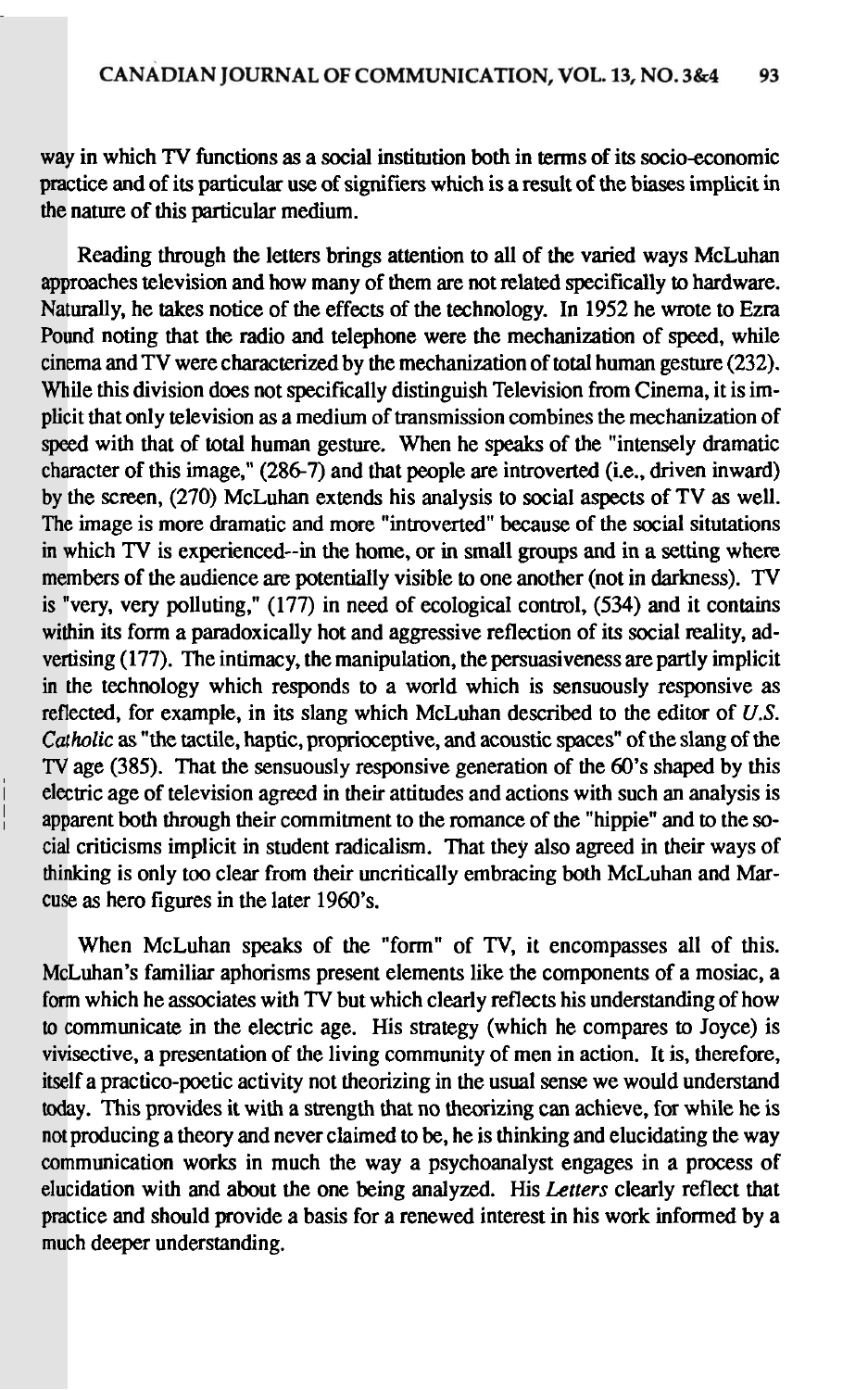A concept of sensuous, dramatic action is central to McLuhan's feeling his way through the process of thinking reflectively about communication. It underlies his conception of the iconic form which is characteristic of the electric media and of his own mode of communicating. He suggests that the satiric genre, within which he believes his reflections must be realized, is associated with such iconic form. Such a poetic technique permits him to merge figure and ground to study their interplay in communication and to involve his audience in participating actively in the process of understanding. If he saw **TV** presenting "an X-ray icon which penetrates our entire organism," (466) he also saw his own poetically crafted essays presenting the interior landscape of the community's drama with equal penetration, thus justifying the description of its as vivisective. But the mosaic method also provided a distancing which permitted him to **see** his activity as formally and generically comic and satiric. He writes to Michael Hornyansky (a Canadian poet and English professor) that "Those people who think that I am an enemy of the **book** simply have not read my work, nor thought about the problem. Most of my writing is Menippean satire, presenting the actual surface of the world we live in as a ludicrous image" (517).

This genre of learned satire, which is usually closely involved with contemporary problems of communication, culture and society represented by such works as Erasmus' *Encomium Moriae,* Rabelais' *Gargantua and Panfagruel,* Pope's *Dunciad,*  Wyndham Lewis' *The Human Age* and Joyce's *Finnegans* Wake provided a natural convention for McLuhan's comic critique of contemporary communication. He speaks frequently in the *Letters* of one of his favorite examples of this genre, which is also one of the earliest critiques of the new potential for mass production of printed literature, Pope's *Dunciad.* McLuhan asserts that this work sums up the liquidation of tradtional learning (the trivium and quadrivium) by the mass production of print. To illustrate, he quotes from The *Dunciad:* "Art after *art* goes out and all is night" (370). McLuhan sees this satire as one example of the "more ludicrous extremes of mechanism perceived by Swift and Pope. The *Dunciad* is a dismissal of the crushing impact of an excess of printed matter on the human intellect" (385). This "exposure to seas of **ink"** produced "the illusion of separate and private individuality and of "inner light" (370). The strategy of Menippean satire is especially well adapted to situations involving communication and society, since the development and dissemination of knowledge is so intricately interlaced with the networks of communication. For Mc-Luhan such works present dramatic cross-sections of the actual process of communication in the production of knowledge and of the means by which distorted communication impedes that process.

Consequently, the sense of humor which permeates the letters is an equally essential aspect of his writings. "Humor as an institution," he tells Jonathan Miller, "can be seen as an anti-environment of grievances, whether it is Hamlet's 'antic disposition' or Steve Allen's theory 'the funny man is a man with a grievance'. What a light that sheds on the medieval clown, and **King** Lear!" (316). In an unusual letter to a prison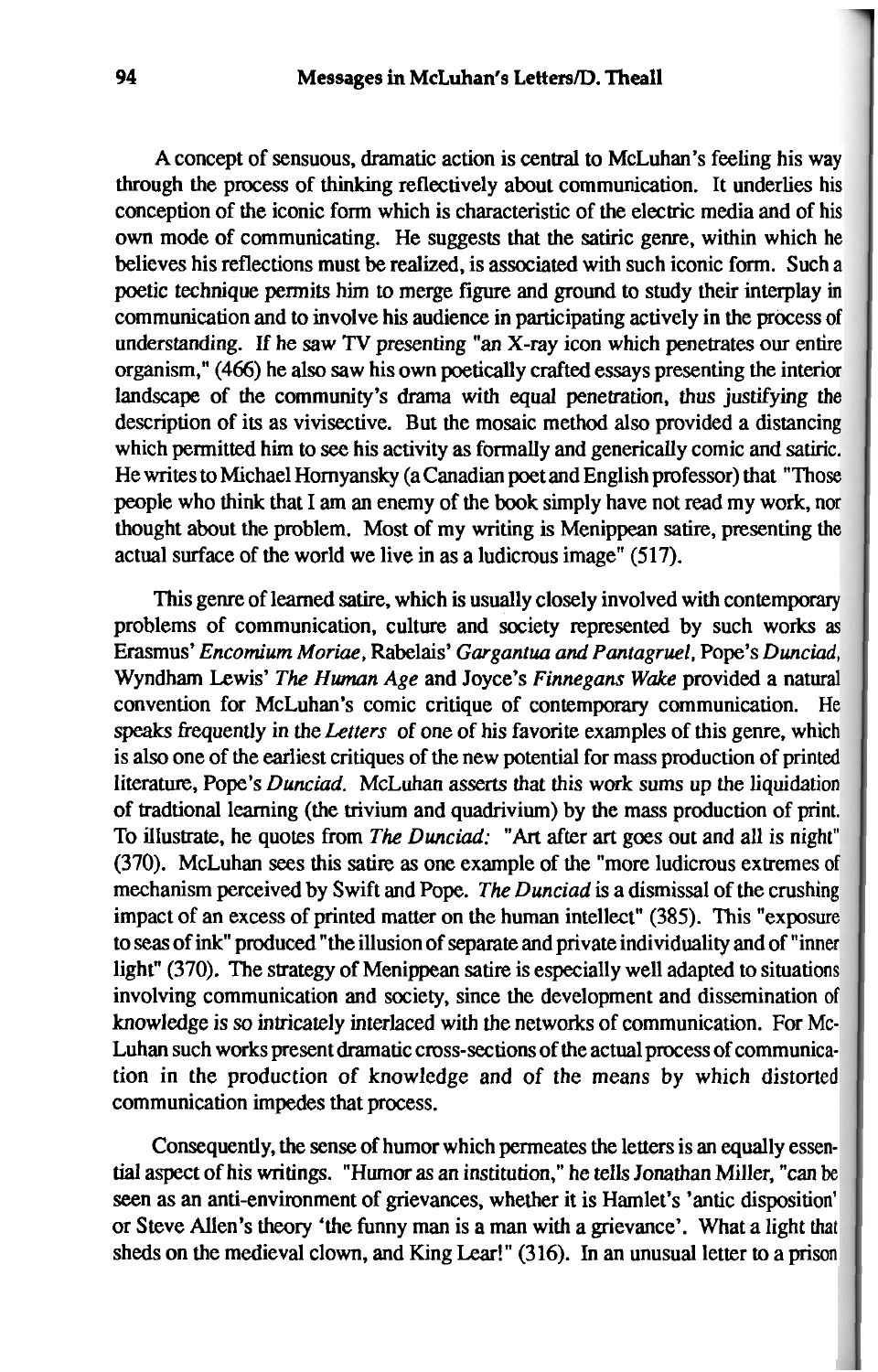<sup>e</sup>who had been free only about **90** days in the previous **30** years, McLuhan wrote stressing the importance of play and humor:

Perhaps it is the ability to  $play$ , the good humor needed to enter into fun and ames, which is the final mark of sanity. When people become **too** intense, too serious, they will have trouble in relating to any sort of social game or norm. Perhaps this is why jokes are so important. On one hand, they tell us where the troubles and grievances are, and, at the same time, they provide the means of enduring these grievances by laughing at the troubles (465).

McLuhan is aware that jokes and humor, like anecdotes and clichés have an essential role in how serious communication takes place in business, diplomatic and political circles. Such strategies provide an allusive means of communicating about critical issues, so in his Letters he periodically shares jokes and humorous anecdotes with Claude Bissell as a way of equipping his friend with an arsenal for making speeches on critical issues. His own mnemonic method for remembering jokes and anecdotes was based on hints and suggestions, for as he explains to Ernest Sirluck (then President of the University of Manitoba), who had requested a file of these conversational gems for use in his speeches: "Apropos the joke file--alas! My stories exist as one-line reminders, on backs of various sheets and envelopes and are not in narrative form" **(423),**  , In fact, those who knew him well were familiar with the 3x5 **cards** (which he kept in Laura Secord candy-boxes) that contained notes for his books, his anecdotes, and his teaching as well as the joke file. This idea file continually nourished his conversational style.

Life interview in 1966 (176). The vitality of laughter and a conversational mode is essential to dealing artistically and satirically with the relation between communication and knowledge which McLuhan had analyzed as essential as early as The Gutenberg Galaxy (1962). From a post-Nietzschean perspective, it is understandable that he pursued such an aim when it is viewed in light of what he said about Nietzsche. This also justifies that strange combination of Aquinas and Nietzsche which he discovered in Joyce 's writings. Aquinas' Philosophy of Being provided a justification for poetic know ledge and Nietzsche's negation of value opened a way to utilizing satire in exploring knowledge. McLuhan saw himself, like Wyndham Lewis, as an artist who is: "... engaged in writing a detailed history of the future because he is the only person who lives in the present" (372). Whether ultimately such a perspective can teach us something about communication still awaits an extended discussion oriented towards an understanding of McLuhan that was never achieved during the period in which his name stood for an international fad. Conversation has more vitality than books, more fun, more drama," he said in a

His complex analysis of the problems of communication, knowledge and the arts has yet to be fully confronted. First of all, like Innis, McLuhan's work on communication is rooted in the importance of the concept of the university. The Letters bear ample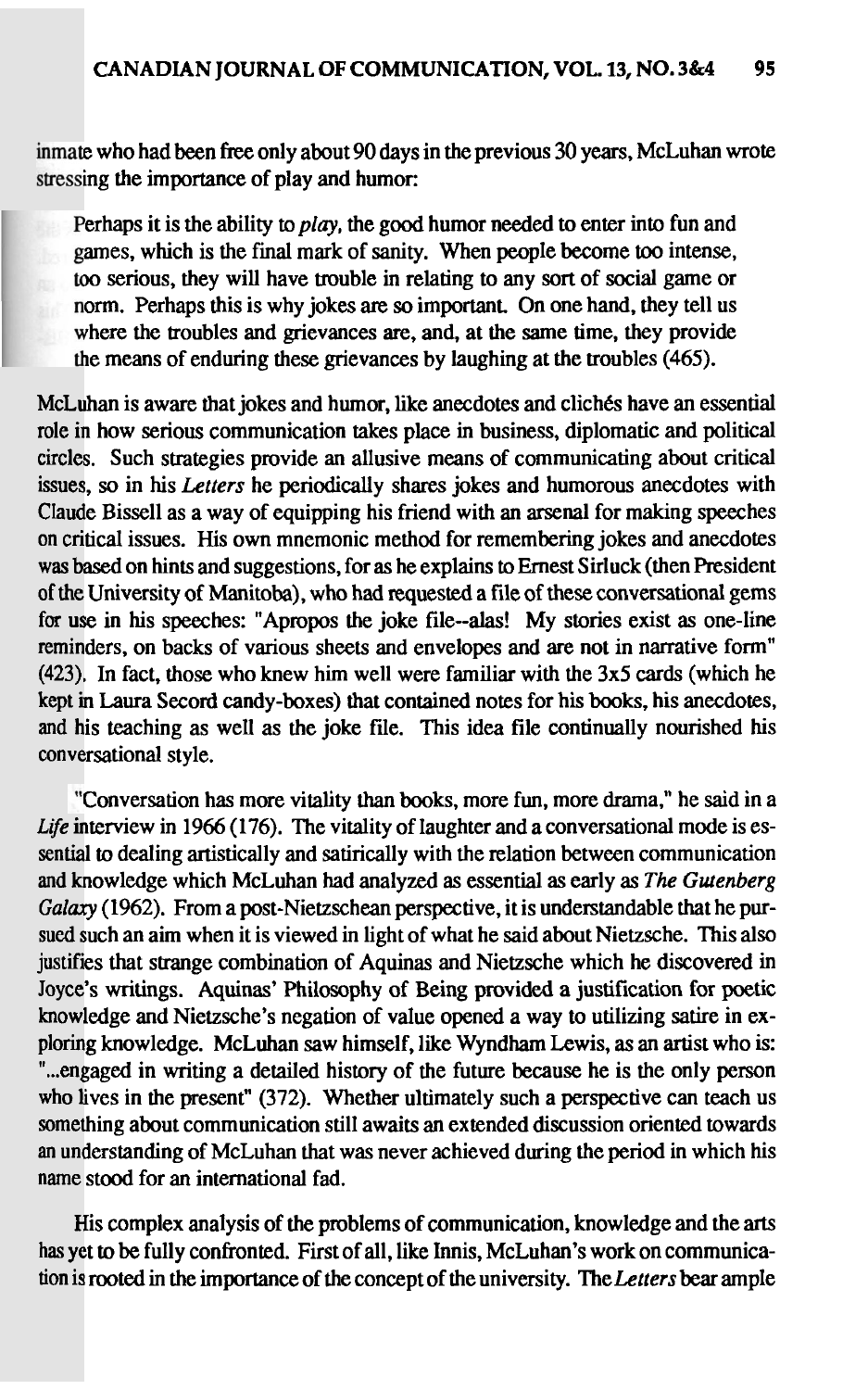evidence to his deep interest in the history of the university just as Innis' Idea File (1980) does to his. The double theme of communication and knowledge has been central to the establishment and growth of the university as a social institution. Mc-Luhan and Innis **see** the university as itself an instrument of communication and as the institution by which the teaching of the modes of communication has been nurtured. McLuhan's interest in the Trivium shows not only an interest in Rhetoric but also an interest in the history of education, both as they relate **to** art and communication. This major theme concerning higher education, which pervades his writings to Claude Bissell and other university colleagues, must be **part** of any reassessment.

The incredible complexity and ambiguity of McLuhan's interest in these areas is reflected in a rather surprising feature of the Letters. They reflect not only his interest in the history of occult knowledge which has characterized many contemporary artists and thinkers, but an immediate concern with the ongoing operation of occult knowledge through "secret societies." While the latter reflects part of his own darker side inclining to delusions of persecution, the former is surprisingly important to un-<br>derstanding the arts which he sees as so central to communication<sup>4</sup> In his Letters he praises the work of Frances Yates, especially her Art of Memory (339). Describing this "marvelous book" McLuhan is obviously remembering the value of her work in showing the intrinsic connection between the growth of modem knowledge, the development of post-medieval literature and drama and the importance of the "occult tradition" in the Renaissance. Throughout his work, as he alludes to the importance of the "secret societies" in the shaping of modem art, he plays with what is the core ambiguity of his thought--the way the value of the new electric age and its demonic aspects are intertwined, if not inseparable. "Electricity scrapped industrialism and retrieved the occult" (413) he writes to a former student, and we may rest assured that the individual who wrote to Ezra Pound of his disillusionment with the modem arts (shortly after the discovery of what he considered to be the importance of this esoteric knowledge), seriously considered the vast potential within esotericism, which Moms Berman (1984) has associated with part of the "re-enchantment of the modern world"--McLuhan's electric eco-land.

The university as institution and the hidden "University of Being" as they relate to the themes of communication and knowledge are only two aspects of McLuhan's thought which are illuminated in new ways in the Letters. His contemporary conception of the mystical "University of Being" where intellect was regarded as the foundation of Being (not Being of intellect) stresses the centrality of the intellect in the "information society" where understanding the process of intellection becomes the central product in the sciences and the arts and "the increasing volume of information flow substitutes for products in the sense of becoming the major product"  $(271)$ <sup>5</sup> Together with his insistence on his role as poet, satirist, "pattern watcher" and sci-fi predictor of the future (because of his living in the present and his loving the past), a new figure of McLuhan emerges which demands his revaluation as a fundamental Twentieth Century writer concerned with communication. If properly understood and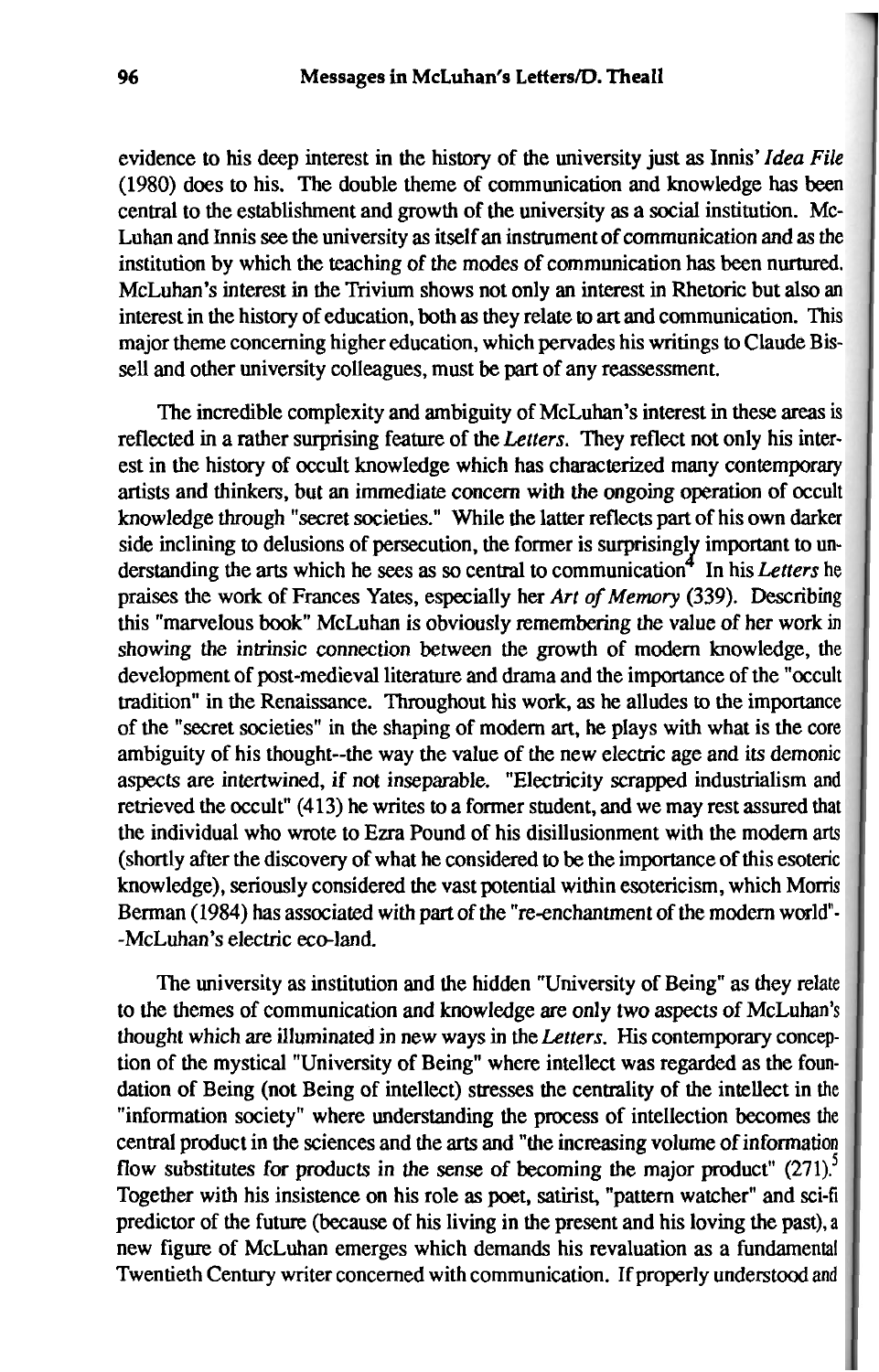properly assessed, with a recognition of his genuine strengths and weaknesses and his tion with the other writers of the era in which he **wrote,** hopefully McLuhan will finally occupy his proper place as one contributing to our understanding of communication, culture and technology in the contemporary world.<sup>6</sup>

#### **Notes**

- Further page references to this work will appear in the text in parentheses immediately following the quote.
- This seminar was presented to students in the Communication and Canadian Studies programs by D. F. Theall.
- With respect to the question of Proust's contributions, see Gilles Deleuze (1972), *Proust* and *Signs,* tr. Richard Howard (Braziller: New York), especially pp. 148-50.
- In a forthcoming article on McLuhan and the secret societies, "McLuhan and the Cultic Inventors: Hermeticism, Gnosticism and Secret Wisdom in Science, Art and Media," to be published by the University of Alberta Press, I discuss this particular aspect and its importance **to** contemporary communication theory. See also Wm. Toyes' notes on this subject in the *Letters.*
- The phrase "university of being" is part of the title of Bernard Muller-thym's study  $5.$ of Meister Eckhardt's philosophy of Being which is referred to in this letter of May 5,1960.
- In this statement I include my own early work (1971), The *Medium is the Rear* 6. Viav *Mirror: Understanding McLuhan* (McGill-Queen's Univ. Press: Montreal), for at the height of McLuhan's international reputation as the guru of communication, it seemed important to stress disproportionaly certain characteristics of McLuhan's work which were **aspects** of the surface of his satire, such as the technological determinism, his apparent claims as a theorist and his complicity with the world of big business. While I believe the main thrust of my work to be correct, it does take the stance of examining McLuhan as a social theorist in a way that was consistent with his reputation, but not with the importance with which he viewed his role **as** a satirist.

## **REFERENCES**

Bateson, Gregory. (1972) *Steps to an Ecology of Mind.* New York: Ballantine.

man, Mom's. (1984) The *Reenchantment of the World.* Toronto: Bantam.

ke, Kenneth. (1968) *Language* as *Symbolic Action.* Berkeley, California: niversity of California Press.